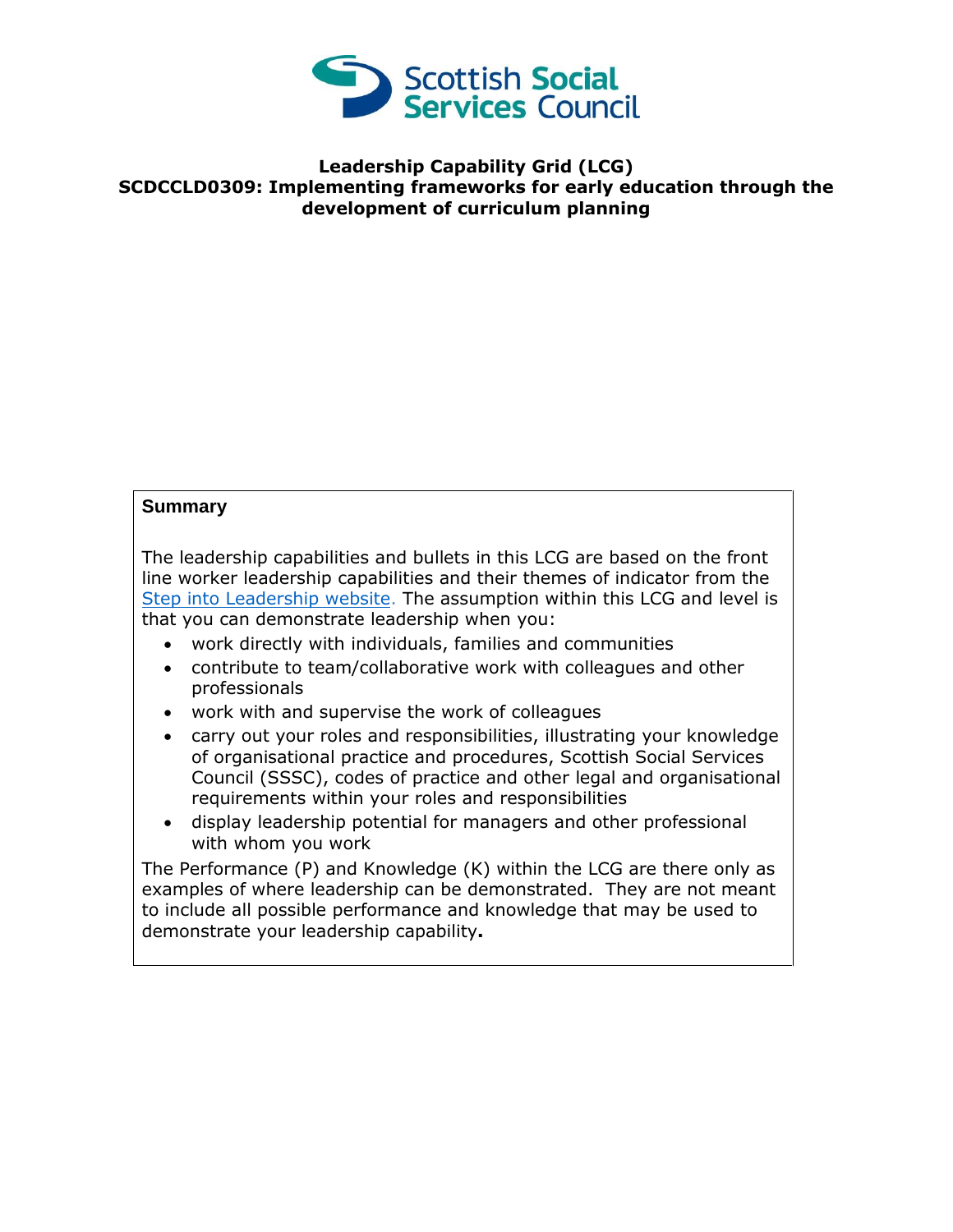

## **Leadership Capability Grid (LCG) SCDCCLD0309: Implementing frameworks for early education through the development of curriculum planning**

| Leadership<br>capabilities         | When implementing frameworks for early education through the<br>development of curriculum planning you can demonstrate leadership<br>capabilities by:                                                                                                                                                                                                                                                                                                                                                                                                                                                                                                                |
|------------------------------------|----------------------------------------------------------------------------------------------------------------------------------------------------------------------------------------------------------------------------------------------------------------------------------------------------------------------------------------------------------------------------------------------------------------------------------------------------------------------------------------------------------------------------------------------------------------------------------------------------------------------------------------------------------------------|
| <b>Vision</b>                      | Providing a vision for those with whom you work and your organisation when<br>you:<br>• See how best to make a difference when providing active support to develop<br>curriculum planning (P2,3,6,8,9; K1,2,11,16,17,23,45)<br>Communicate and promote ownership of the vision when working with others<br>$(P2, 6, 8, 21; K8, 9, 12, 16, 17, 20, 25, 41, 45)$<br>• Promote social service values through active participation and<br>personalisation (P4,8; K1-5, 11,13,16-19,31,33)<br>• See the bigger picture when demonstrating knowledge and practice of<br>organisational, local and national policies and procedures (P1,20,21; K)<br>6,8,9, 35,36,37,39,40) |
| Self-<br>leadership                | Displaying self leadership when you:<br>• Demonstrate and adapt leadership in response to changing needs and<br>preferences (P2,8,21; K11,12,16,17,38,45,48,49) and overcoming barriers<br>(P19; K20,45,49)<br>• Improve own leadership when you seek advice and information $(P2, 19)$ ;<br>K20,28)<br>• Take intelligent risks when dealing with complex issues (P19; K 20,41,49)<br>• Demonstrate and promote resilience when adapting practice and overcoming<br>barriers (P13,19,23; K20,41,44,45)<br>• Challenge discrimination and oppression $(P4,5; K1,4,44,45)$                                                                                            |
| <b>Motivating</b><br>and inspiring | Motivating and inspiring others when you:<br>Inspire people by personal example $(P2,3,6,8,21; K14 - 17,25)$<br>Recognise and value the contribution of others (P2,6,8,19,21;<br>$\bullet$<br>K8, 9, 17, 20, 41)<br>• Support the creation of a learning and performance culture $(P2,3,19,21;$<br>K14, 16, 17, 20, 28, 41                                                                                                                                                                                                                                                                                                                                           |
| <b>Empowering</b>                  | Empowering people when you:<br>• Enable leadership at all levels (P2,3,6,8,19,21; K 8,9,16,17,41)<br>• Support the creation of a knowledge and management culture by seeking<br>and providing information to enable understanding $(P2, 6, 8, 19, 21)$<br>K14, 17, 25, 28, 41)<br>Promote professional autonomy (P2,3,8,19,21; K8,9,12,17,20,25,28,41)                                                                                                                                                                                                                                                                                                               |